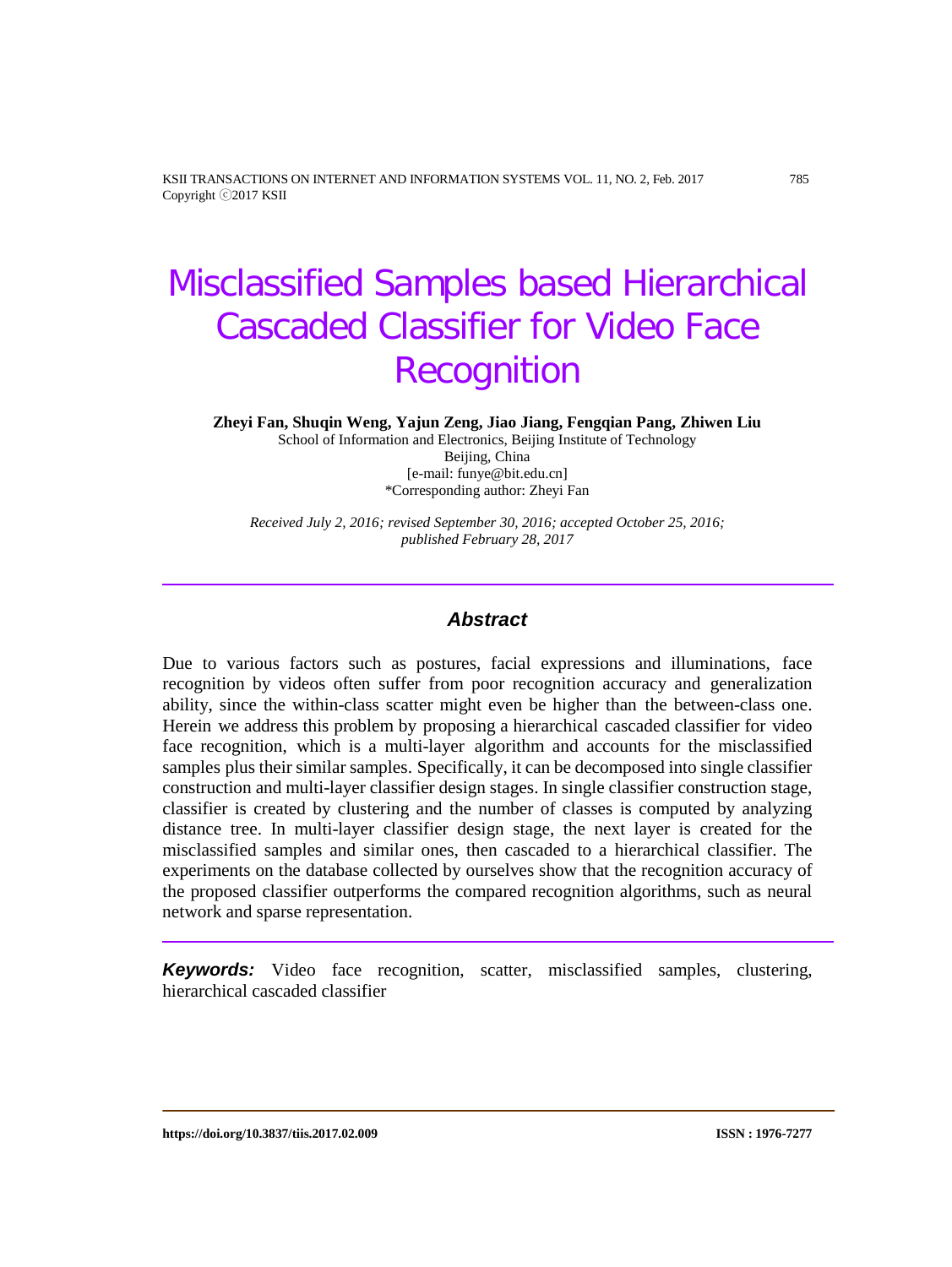# **1. Introduction**

**F** ace recognition is a fundamental research topic in the field of computer vision, artificial intelligence and pattern recognition. It has been widely used in many applications such as intelligent surveillance, human-computer interaction and public safety. Video face recognition utilizes the motion information and numerous face features. It can not only prevent disguised invading but also enhance the recognition accuracy of individuals, thus has attracted considerable attention [1-5]. At present, video face recognition can be categorized into classifier-based, spatial-temporal model-based and match-based algorithms. The classifier-based recognition algorithms mainly use classifiers like sparse representation [6,7], support vector machine (SVM) [8] and hidden Markov model (HMM) [9], etc. Chen et al. [6] optimize the process of creating dictionary, which adds the motion information into the dictionary, making full use of the various features to achieve the robust face recognition. Wolf et al. [8] propose the SVM-minus algorithm to calculate the similarity between the two video sequences. Kim et al. [9] learn the dynamic procedure by HMM, which considers the spatial-temporal feature in order to improve the recognition accuracy.

A common problem that is encountered by all the methods mentioned above, is that their face recognition algorithms rely on the single classifier, which is sensitive to the data distribution. However, due to the variation of posture, expression and illumination existed in video, the face data of the same person can be quite different while those for different persons can be similar, which means the practical face data in videos are widely spread. Thus, the face recognition with single classifier is inclined to cause the problem that the within-class scatter is higher than the between-class scatter, resulting in the unsatisfactory recognition accuracy and a poor generalization ability.

Therefore, many researchers apply the cascaded classifier to the detection and recognition tasks [10-11]. Liang et al. [10] use a cascade of boosting classifier to select a small number of features from a huge feature set, and efficiently apply it in vehicle detection. The cascaded classifier is also used in video face recognition [12-15]. Connolly et al. [13] introduce the incremental learning based on dynamic particle swarm optimization to the process of cascading classifiers, which can cascade the classifiers by selecting partial optimal particles. Hassanpour et al. [14] propose an Ensemble of Abstract Sequence Representatives (EASR) method in sequences to reduce the influence of noise and redundant information in video face recognition. Yang [15] applies the cascading to the spare representation-based classifier, reducing the computational complexity in face recognition. There are also some latest works [16-18] focus on finding better representations of images and exploring the local structure of images, which can be applied to face classification. Li et al.  $[16]$  integrate image understanding and feature learning into a joint learning framework to reduce the semantic gap, which can deal with different image understanding tasks like clustering and classification. Tang et al. [17] propose a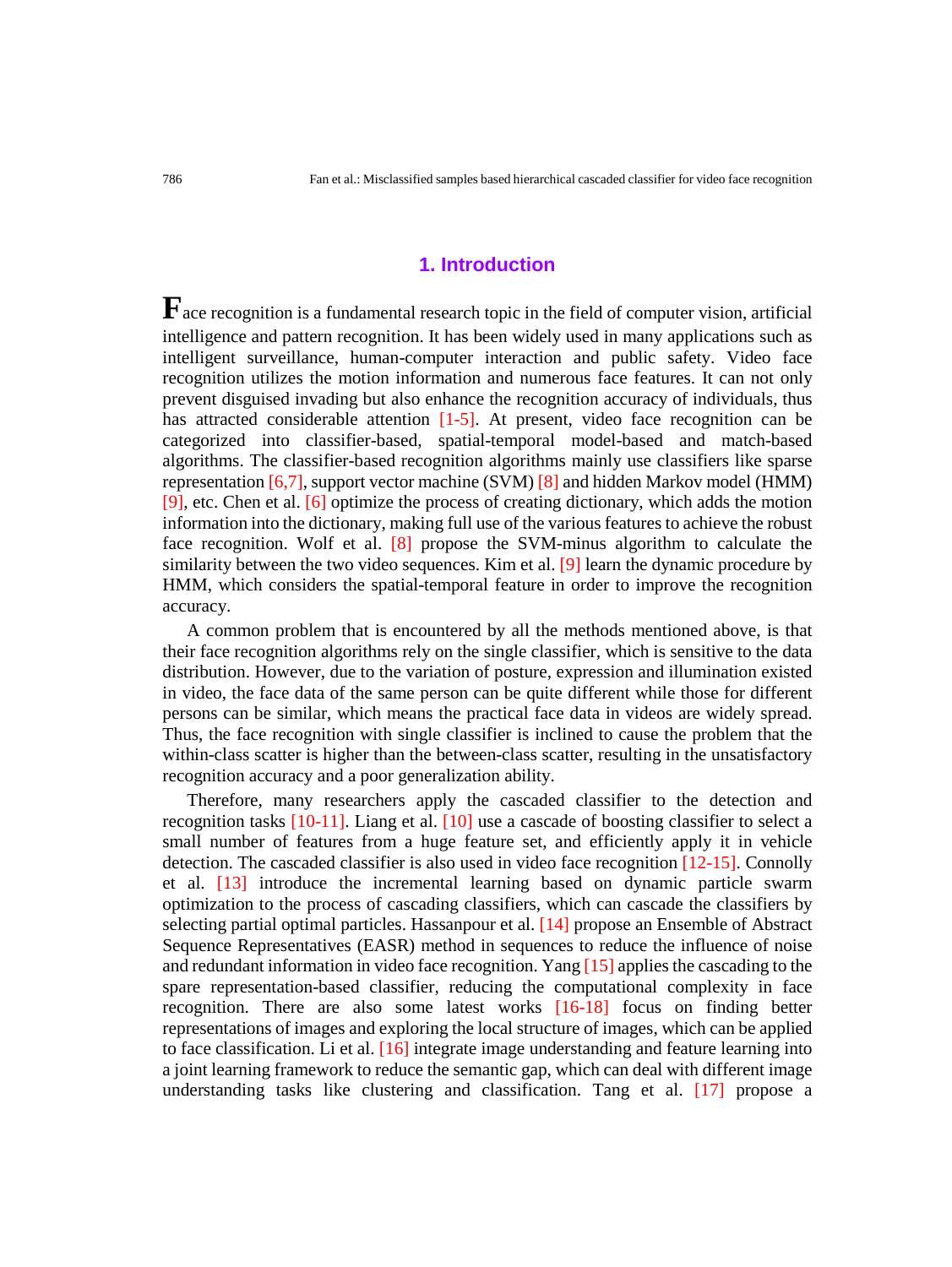discriminant hashing function by exploiting local discriminative information such as local scatter to implement approximate similarity search. However, the classical cascaded classifiers like Ada-Boost [19] and Bagging [20], ignore the samples' subspace distribution, making the selection of samples random and blind, which leads to the instability of the classifiers.

Aiming at the problems mentioned above, this paper proposes a hierarchical cascaded classifier for video face recognition. Motivated by the unsatisfactory face recognition accuracy of the existed algorithms, this paper focuses on dealing with the problems that the within-class scatter is higher than the between-class scatter and the randomness in the selection of samples. So as to enhance the recognition accuracy, the proposed algorithm focuses on the subdivision of the misclassified samples and their similar samples to maximally avoid misclassification. Firstly, the video sequence of each person is divided into several clusters, and the first-layer classifier is created by computing the minimum of the mean distance. Secondly, the rest samples in the gallery are recognized by the single layer classifier. If the recognition result is wrong, the next-layer classifier is created for the misclassified samples and their similar samples. At last, the final classifier is completed by cascading hierarchical classifiers. The hierarchical cascaded classifier then can be applied to recognizing face in the query.

The main contributions of this paper can be summarized as follows: (i) As a cascaded classifier, the proposed classifier solves the problem widely existed in face recognition that the within-class scatter is higher than between-class scatter by clustering. (ii) By creating multi-layer classifier for misclassified samples and their similar samples, the classifier figures out the problem of randomly selecting samples. (iii) This paper applies a novel face recognition algorithm which is capable for robust human face recognition via the proposed hierarchical cascaded classifier.

The rest of this paper is organized as follows. In Section 2, the detailed algorithm of creating a single classifier is provided. Section 3 introduces the misclassified samples based hierarchical cascaded classifier. The video face recognition algorithm via the proposed classifier is described in Section 4 and is conducted on the practical databases in Section 5. Finally, our discussion concludes this paper in Section 6.

# **2. Single classifier created by clustering**

As face image in video has the differences in posture and illumination, the within-class scatter is higher than between-class scatter. If the original data is to be handled without preprocessing, the recognition results will be unsatisfactory. To enhance the total recognition accuracy, this paper designs the first layer of the classifier, which can be regarded as a single classifier, to minimize the within-class scatter by clustering. The feature extraction and clustering of the single classifier are discussed in details in the following parts.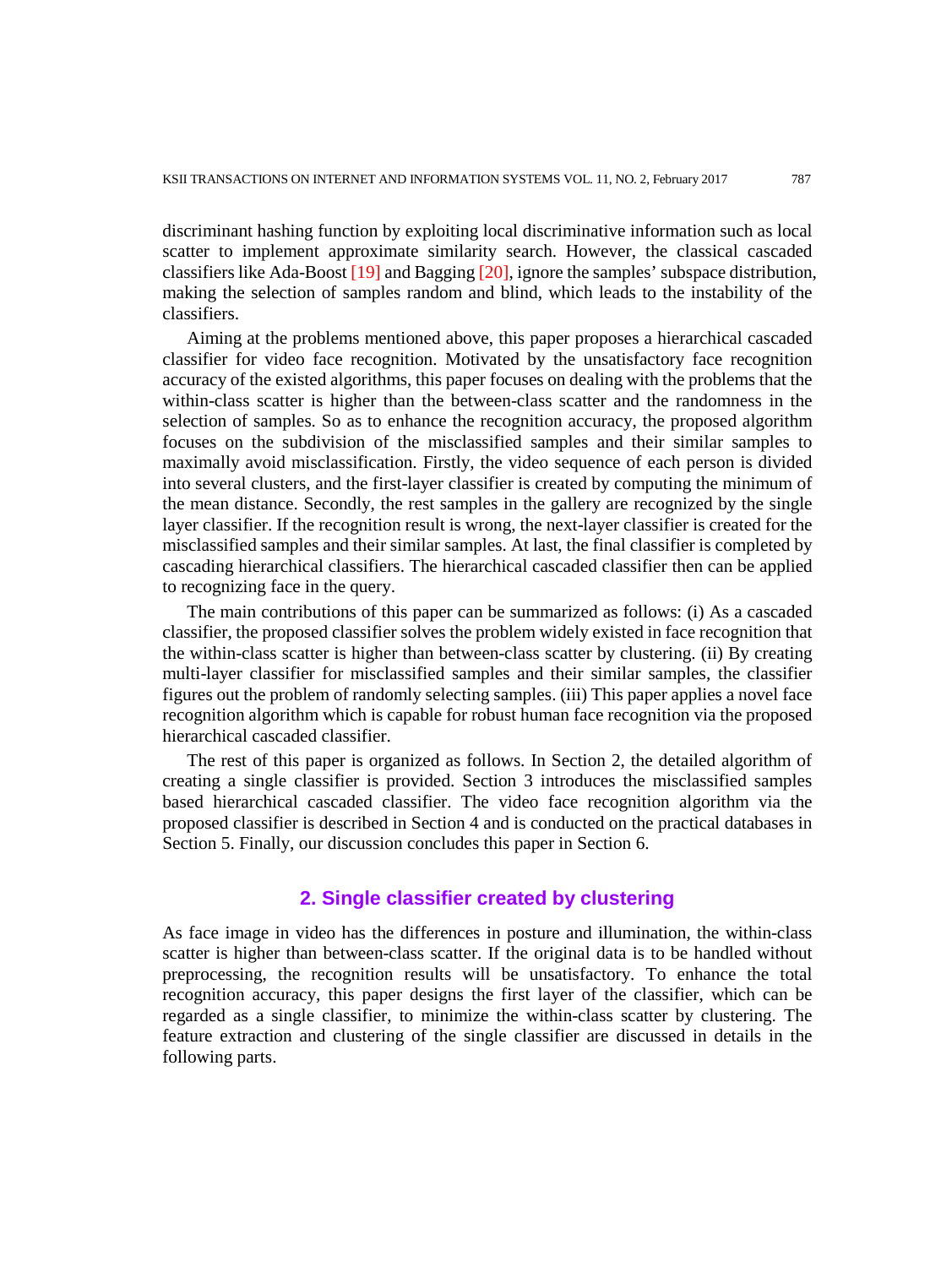## **2.1 Feature extraction and analysis**

The face features are of high dimension and information redundancy. Principal Component Analysis (PCA) [21] is a widely used tool for dimension reduction. Therefore, this paper utilizes PCA to extract the face features. The training samples are firstly converted to gray images and then we extract the gray scale characteristics from them. The face data distribution obtained by PCA is shown in **Fig. 1**. To make a concise illustration, **Fig. 1** only shows 6 kinds of face and the former 2 dimensions of feature, distinguishing different categories of the samples by colors and shapes.

In order to explain the problem in video face recognition, we introduce two scatter matrices. The within-class scatter matrix measures the scatter of samples in each class around the mean value of that class. The between-class scatter matrix, on the other hand, measures the scatter of class-conditional expected values around the global mean. Within-class scatter  $S_w$  and between-class scatter  $S_b$  are defined as follows:

$$
S_w = \sum_{c=1}^{N} \sum_{i=1}^{n_c} \left( x_i^c - m^c \right) \left( x_i^c - m^c \right)^T
$$
 (1)

$$
S_b = \sum_{c=1}^{N} n_c \left( m^c - m \right) \left( m^c - m \right)^T \tag{2}
$$

where *N* is the number of classes,  $n_c$  is the total number of the *c*-th kind samples,  $m^c$  is the mean of all the *c*-th kind samples. *m* is the mean of all samples and  $x_i^c$  is the *i*-th sample of the *c* -th kind.



**Fig. 1.** The data distribution of 6 kinds face samples

Within-class scatter is the variance of the samples belonging to the same kind, reflecting the degree of distribution concentration of the same kind. The bigger the within-class scatter is, the more disperse the data distribution is. Between-class scatter is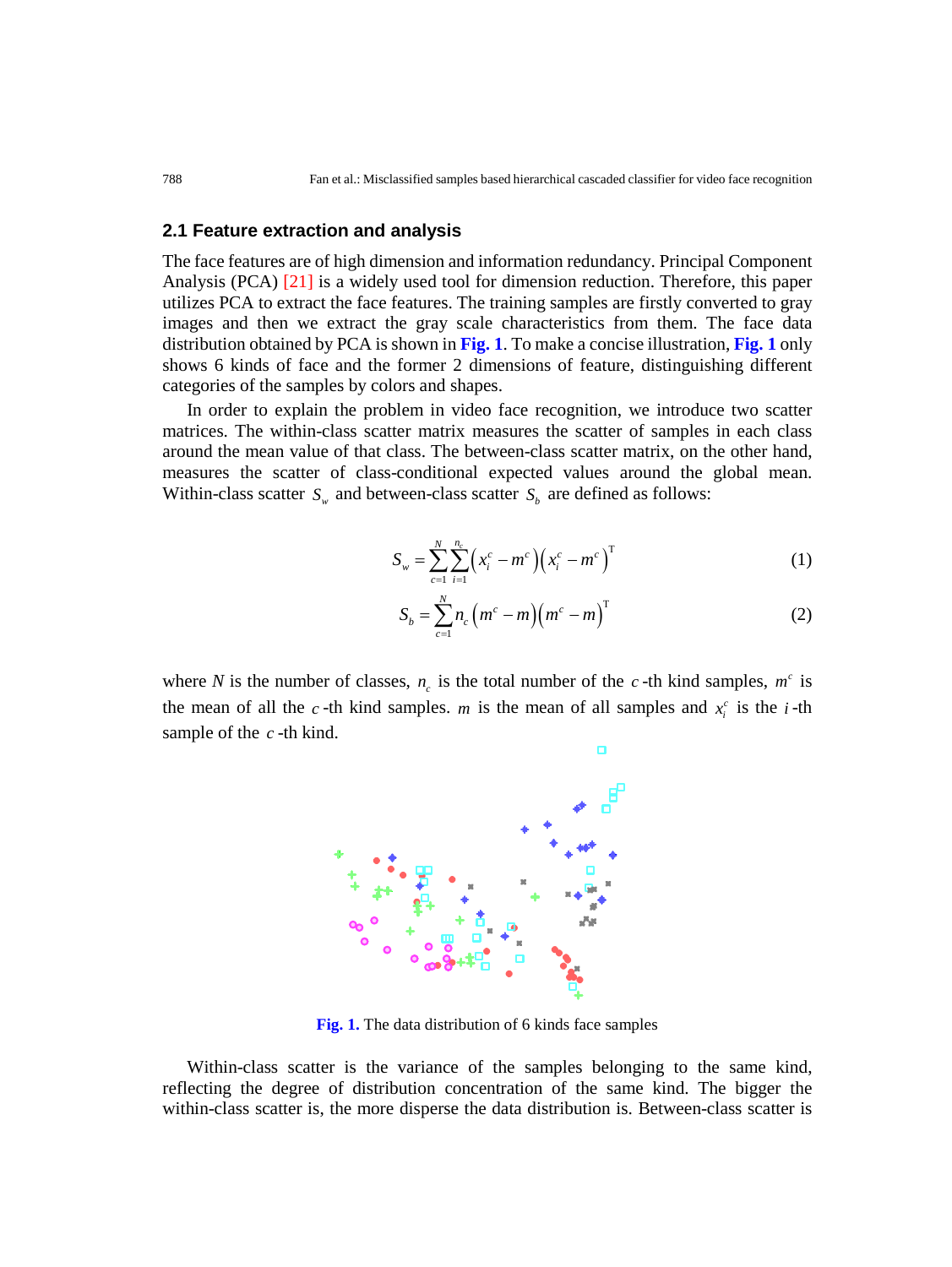the variance of all kinds of samples, reflecting the distribution similarity of the data belonging to the different kinds. The smaller the between-class scatter is, the more similar the data distributes and the nearer the distribution center is. As shown in **Fig. 1**, the two kinds of samples indicated by dark blue and light blue are widely spread, while their distribution regions are similar. The data belonging to the same kind is disperse due to the differences in posture and illumination, and the data belonging to the different kinds distributes similarly under the similar posture and illumination. As a result, there is a very serious problem in face recognition that the within-class scatter is higher than between-class scatter and thus the recognition accuracy is influenced.

## **2.2 Clustering and single-classifier creating**

To enhance the total recognition accuracy, the single classifier is created to minimize the within-class scatter by clustering. Clustering analysis is an unsupervised data analysis method. It clusters the similar samples according to the distance of samples. This paper utilizes hierarchical clustering to cluster samples. It computes the number of classes by analyzing distance tree firstly and then clusters the similar samples.

The samples in gallery are classified into different classes according to the features extracted by PCA, and we define the feature matrix and label as  $\{x^i, y^i\}$  ( $i = 1, 2, ..., N$ ), where  $N$  is the total number of classes. There are  $k$  persons in the training data, and the data belonging to the same person is defined as  $\{X_i\}(t=1,2,\ldots,k)$ . The process of clustering is shown in **Fig. 2**. The left is a video sequence and the right shows the distance tree of all samples, where the samples with same color belong to one cluster. And the clustering result is in **Fig. 3**.



**Fig. 2.** The distance tree of samples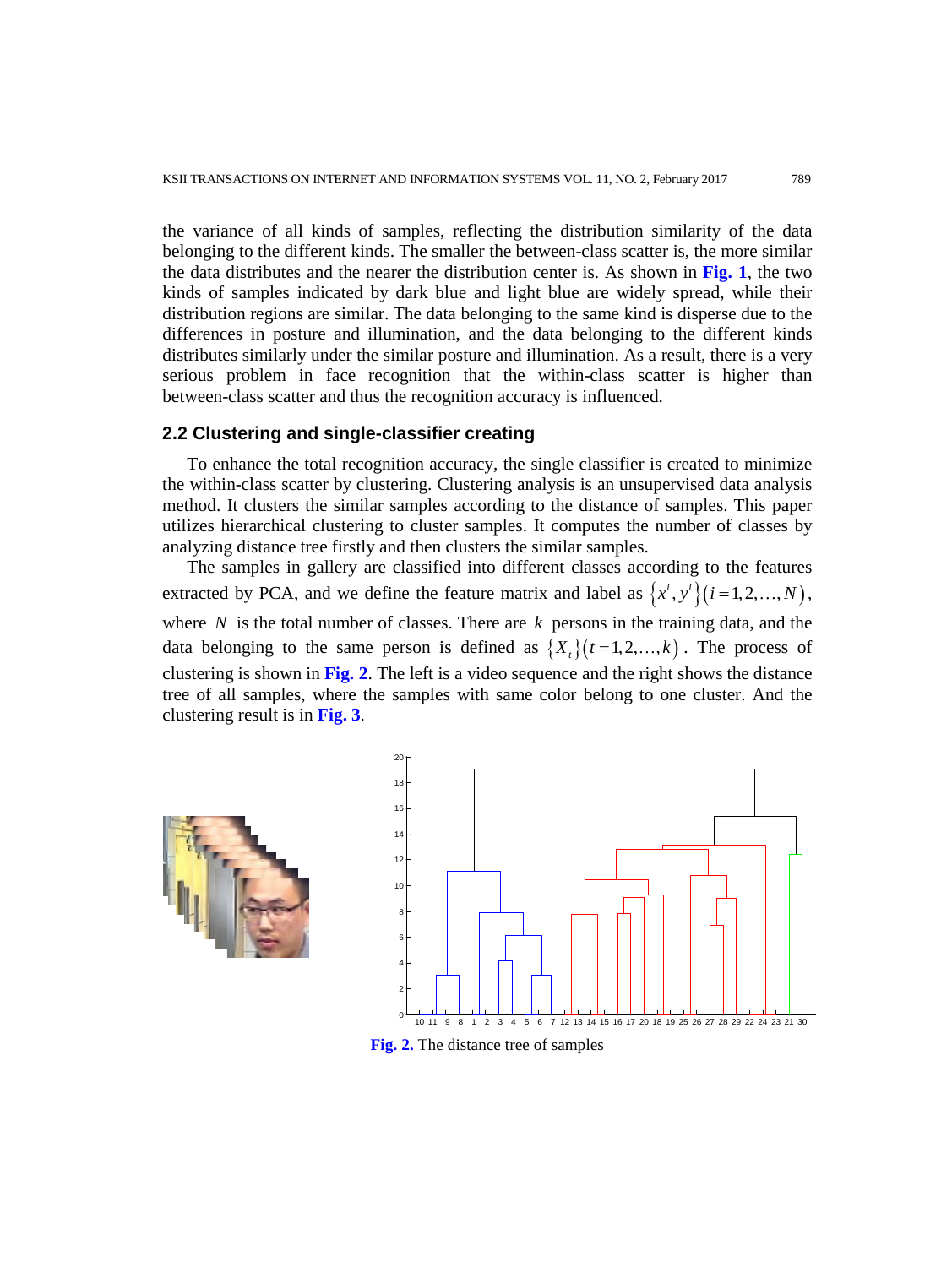

(c) The third cluster

**Fig. 3.** The clustering results of one person

The dataset after clustering is defined as  $\left\{ S_t^j = \left\{ x_{t,j}^m \right\} \right\} (j = 1, 2, \dots, n_t) (m = 1, 2, \dots, |S_t^j|).$ It represents the samples set of the  $j$ -th cluster of the  $t$ -th people, where  $m$  is the number of samples in this cluster and  $n_t$   $(t=1,2,\dots,k)$  is the number of subclasses created by clustering. Classes are labeled with  $A, B, \dots, K, \dots$ , and the framework of the first layer is shown in **Fig. 4**.



**Fig. 4.** The first-layer framework

In the training process, we firstly choose one video sequence of each person for clustering and create the single-layer classifier. Then, we recognize the other video sequences in gallery by computing the minimum distance, defining those testing samples as  $\{x^{new}, y^{new}\}\$ . The concrete procedure is detailed as **Algorithm 1**.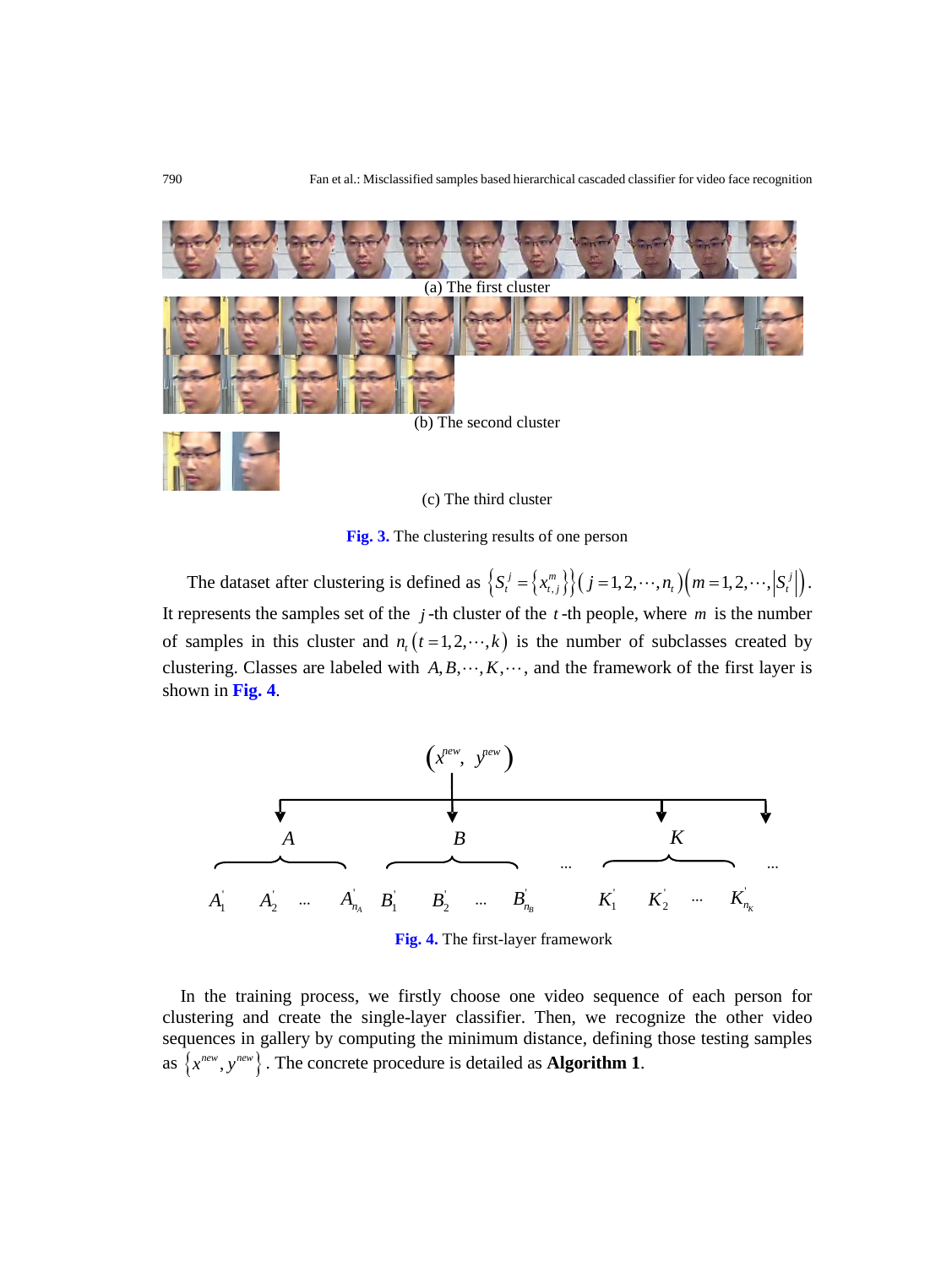# **Algorithm 1** Minimum Distance Method

**Input:** The testing samples  $\{x^{new}, y^{new}\}\}\$ , the clustering center  $\{S_t^j = \{x_{t,j}^k\}\}\$   $(j = 1, 2, ..., n_t)$  $(k = 1, 2, \ldots, |S_t^j|)$ , distance vector  $dis = \sum_{t=1}^k n_t \times 1$  $\sum_{t=1}^{\infty}$ <sup> $n_t$ </sup>  $dis = \sum n$  $=\sum_{t=1}^n n_t \times 1$ . **for**  $t = 1, 2, ..., k$  $sum = 0$ : **for**  $j = 1, 2, ..., n$ count  $= 0$ ; **for**  $k = 1, 2, ..., S_t^j$  count++;  $sum = sum + \left| x_{t,j}^k - x^{new} \right|;$  **end**  $sum/count \rightarrow dis$ ; **end end Output:**  $j^* = \arg \min_j dis$ ,  $t^*$  representing the class of  $j^*$ . The class of the testing sample 1,2,  $j = 1, 2, \ldots n_{n}$ = . . . is defined as the class of the clustering center with the minimum distance from it.

The data distribution concentrates after clustering and the value of within-class scatter is effectively decreased. The single-layer classifier constructed by minimum distance method can deal with the condition of all subclasses while has the low computational cost, making it suitable for video face recognition.

## **3. Cascaded classifier designed for video face recognition**

A cascaded classifier merges several precise single classifiers for recognition. Because of its better generalization ability, the cascaded classifier has been widely used in pattern recognition. Nevertheless, the traditional cascaded classifier has not taken the distribution of samples into consideration, selecting samples randomly and blindly. Inspired by the principle of learning the misclassified samples in Ada-Boost, this paper creates a hierarchical cascaded classifier based on misclassified samples and their similar samples to select samples. The procedure of training the hierarchical cascaded classifier is detailed as follows:

We recognize the rest face samples in the gallery using **Algorithm 1** and then analyze the result. If  $t^* = y^{new}$ , namely the recognition result is right, we add this sample to the cluster  $S_i^j = S_i^j \cup x^{new}$ . Otherwise, we create a next-layer classifier for this cluster. The construction of the second-layer classifier is shown in **Fig. 5**. The new sample is denoted as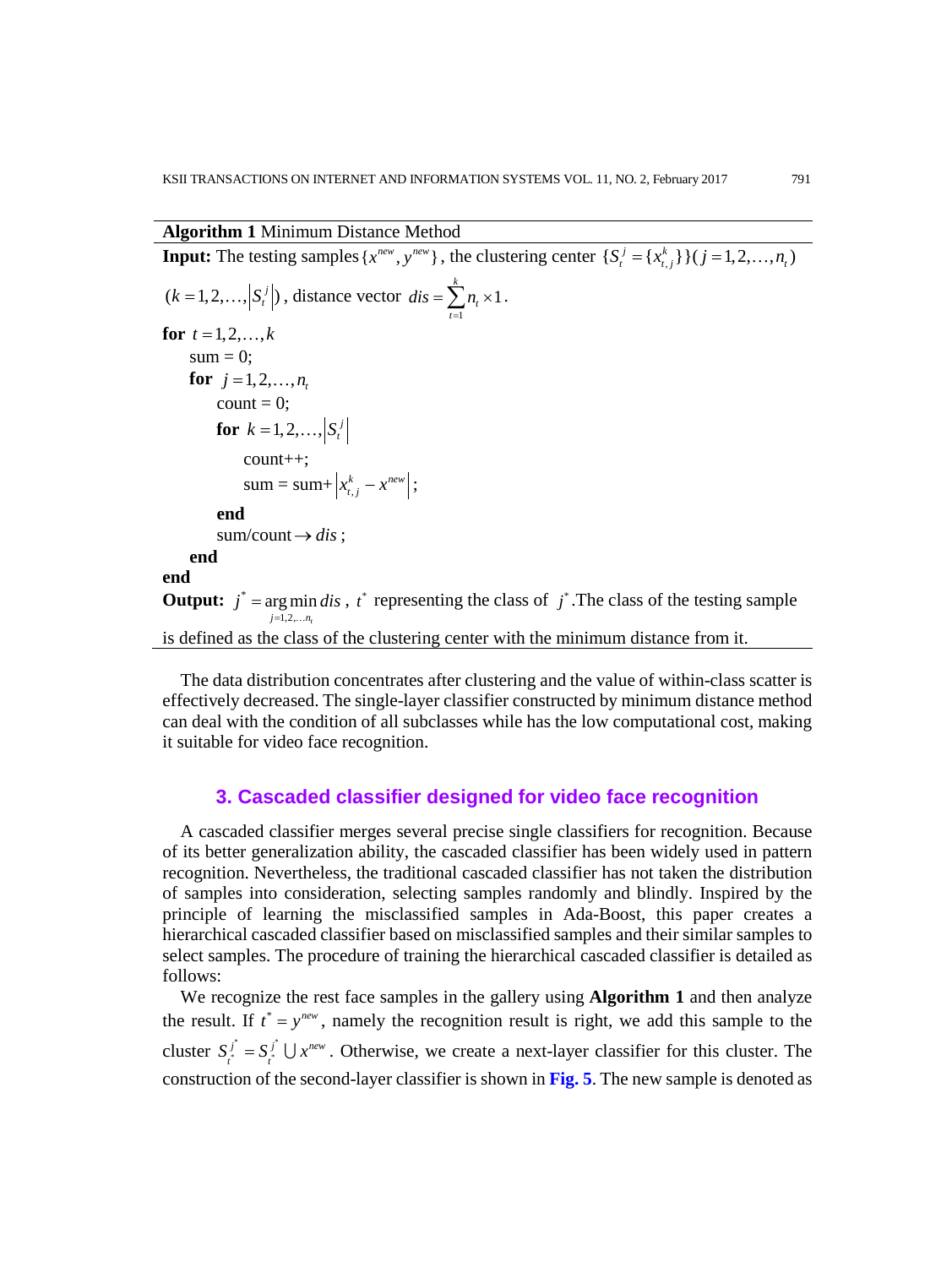$(x^{new}, y^{new})$ , being recognized according to the minimum of distances and the result is the  $n_k$ -th cluster of the *K* -th class. In this case, the recognition result *K* is different from the sample label  $y^{new}$ , namely the recognition result is wrong. Besides, the sample  $x^{new}$  is similar with the samples belonging to the  $n<sub>k</sub>$ -th cluster of *K*. So we create the next-layer classifier for the misclassified sample  $x^{new}$  and the cluster  $K_{n_k}$  that is similar with the  $x^{new}$ .



**Fig. 5.** The construction of the next-layer classifier for misclassified samples

We recognize all samples in the gallery and create the next-layer classifier for the misclassified samples and their similar samples by the procedure above. The final hierarchical cascaded classifier is shown in **Fig. 6**. In the second layer of the classifier, the class with only one label, for example,  $A_{2,1}$ , is the same class as the original cluster  $A_2$  in the upper layer. The other classes have two labels, for example,  $A_2D_2^2$ , in which the former part represents the recognition result  $A<sub>2</sub>$  in the upper layer and the latter part represents the true class  $D_2$  respectively. The composite label  $A_2D_2$  means that the samples belonging to this class is misclassified in the upper layer as  $A<sub>2</sub>$ , and these samples actually belong to the class  $D_2$ , which is already existed in the upper layer. The labels in the under layers are named regularly as the second layer. The samples classified into the same branch distribute similarly, thus they may have the similar expression, posture, illumination, etc. After the hierarchical classifier completed layer by layer, the SVM is applied in the last layer to achieve the multi-class classification.

In the recognition process, the hierarchical cascaded classifier is utilized to recognize the face data in the query. The cluster is determined by minimum distance method, and the final output of class is obtained by SVM.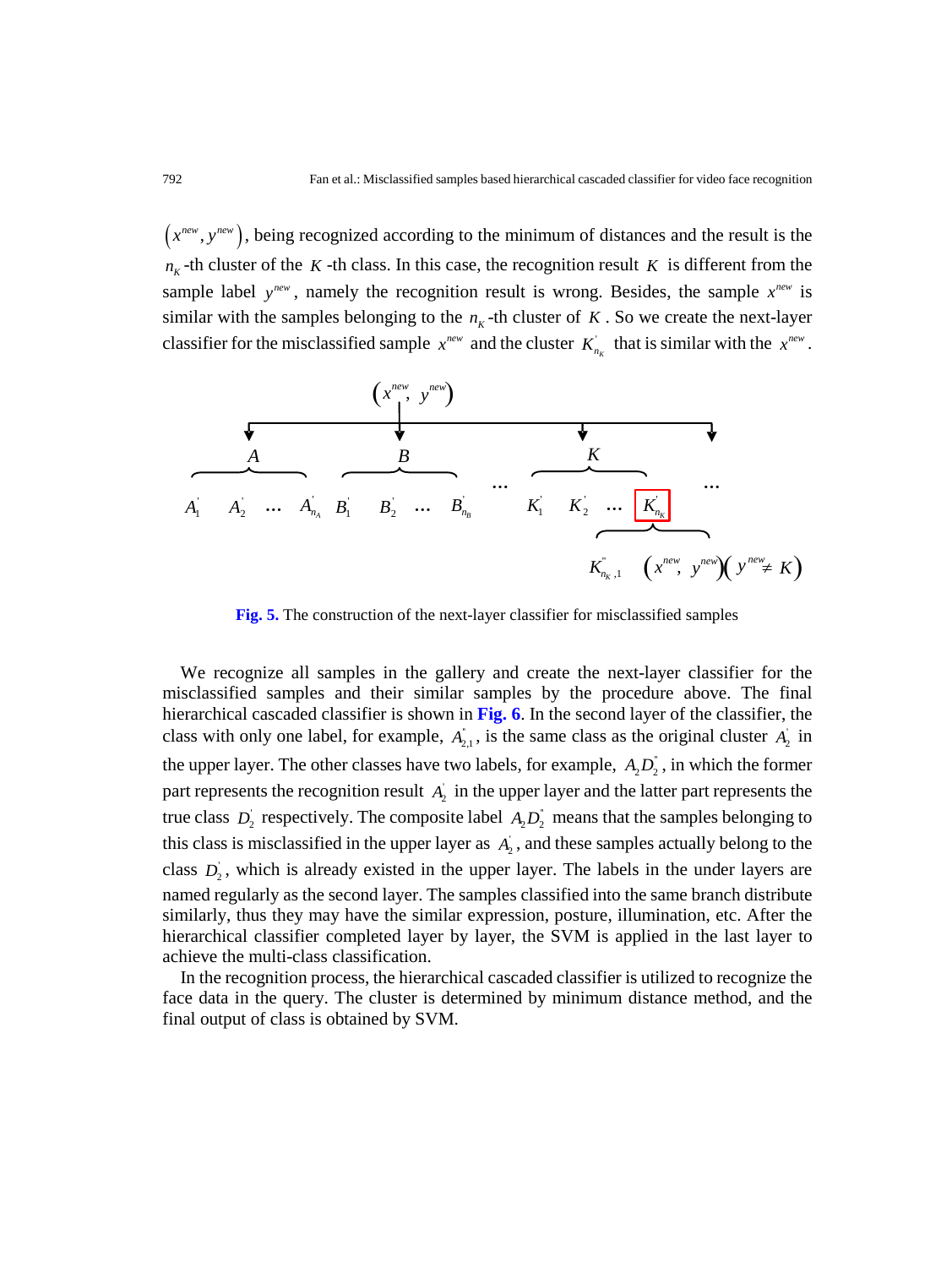

**Fig. 6.** The framework of hierarchical cascaded classifier

Take the binary classification for example, the training process and the recognition process are elaborated in **Fig. 7** and **Fig. 8** respectively. All the video sequences of the two classes are divided into two parts and the face feature is extracted by PCA. One part of the samples is used to cluster and create the first-layer classifier. The data distribution of the two classes is shown in Fig.  $7(a)$ , where the same color stands for the same class and the different shapes stand for different subclasses. The other part of the samples is used to recognize and create the next-layer classifier. The new training samples belonging to the red class distribute as the red triangle in **Fig. 7(b)**. The result of the new samples recognized by the first-layer classifier is shown in **Fig. 7(c)**, in which the samples distributing close to the two subclasses of red samples are recognized as the red class, while those close to the blue star samples are recognized as the blue class. The purple line shows the classification hyperplane of the first layer. Obviously, the blue triangle samples are recognized wrong till now. Thus, the next-layer classifier is to create for the misclassified samples and their similar ones. As to distinguish the misclassified samples with the red samples in the first layer, the misclassified samples in **Fig. 7(d)** are recolored with green. The orange line shows the classification hyperplane of the second layer. The training process of the classifier is finished, and the output of this process is the trained classifier, shown as the classification hyperplane.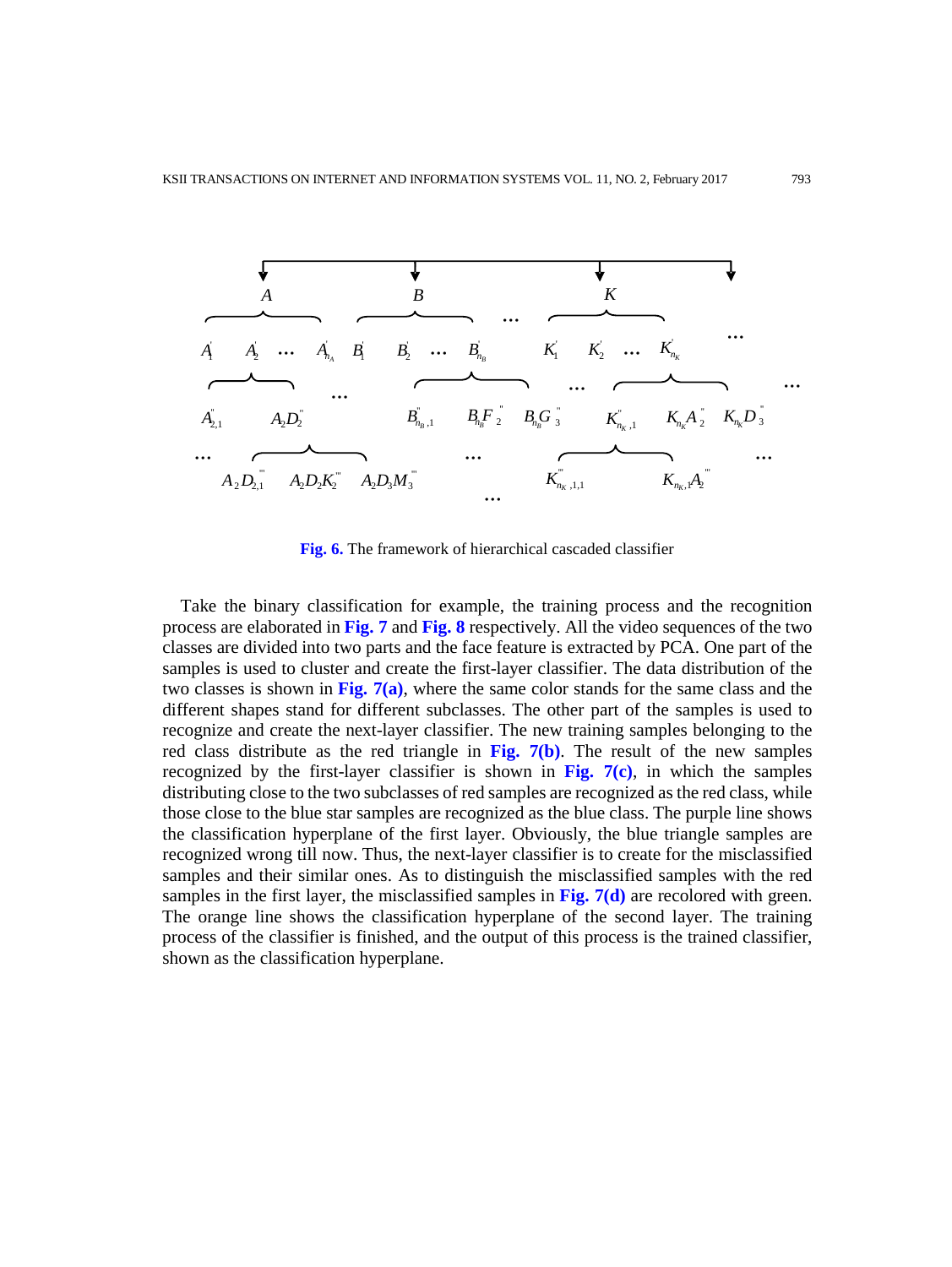

**Fig. 7.** The training process of binary classification

The recognition process is illustrated by **Fig. 8**. The testing samples belonging to the red class distribute as the black diamond in **Fig. 8(a)**. The recognition result obtained by the trained 2-layer classifier is shown in **Fig. 8(b)**. The samples classified as red are recognized right directly by the first layer, while others are recognized by the two layers of the classifier and the final recognition result is green class. Because the green class is the subclass for the misclassified samples, whose real class is the same as the red, the recognition result is right.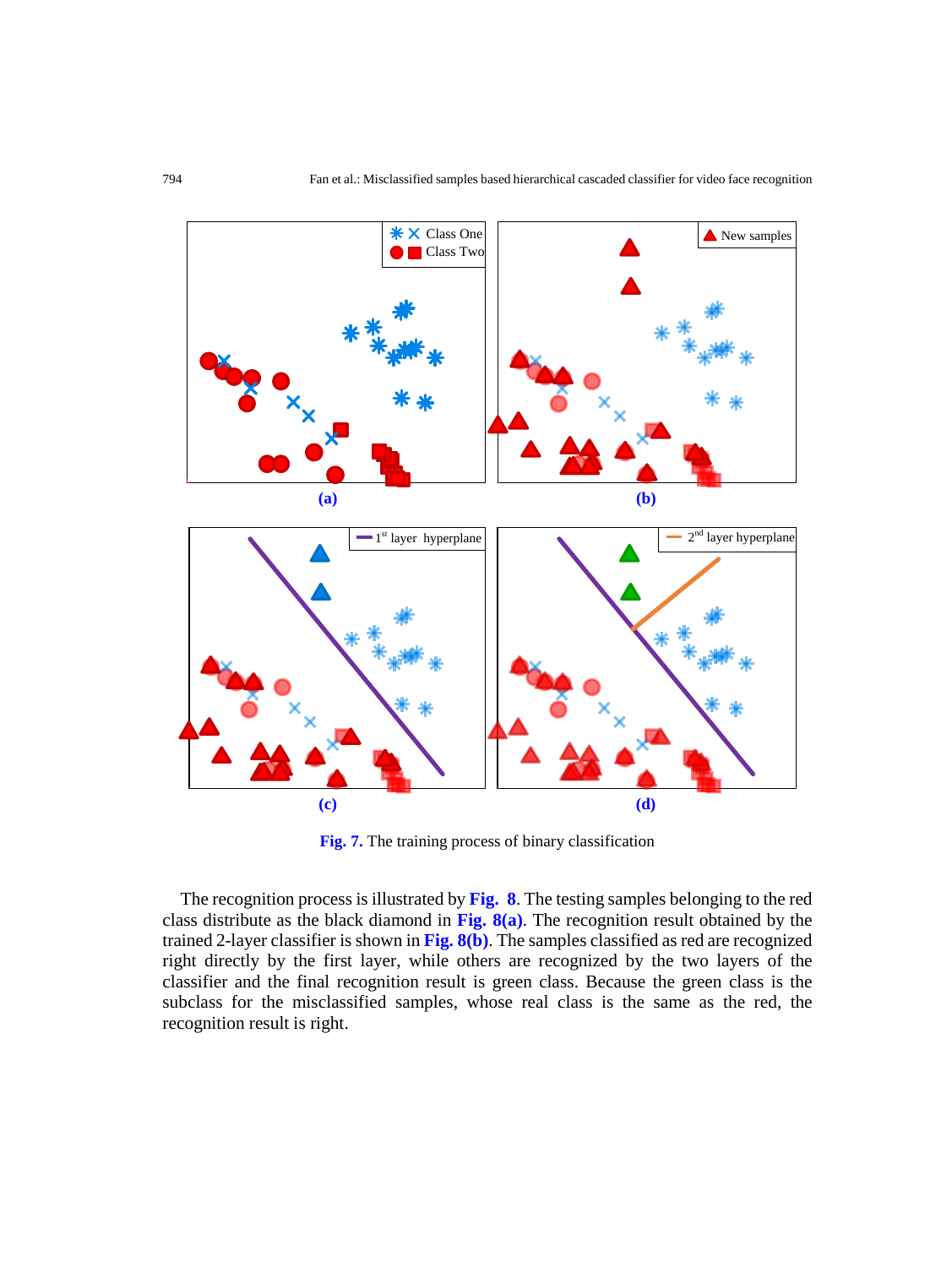

**Fig. 8.** The recognition process of binary classification

The single classifier created by clustering in **Section 2** concentrates the data distribution. It effectively reduces the within-class scatter with low computational cost, which contributes to the calculating speed of the whole algorithm. However, it just computes the number of classes by analyzing distance tree and clusters the similar samples roughly. Thus, the hierarchical clustering is utilized in the next-layer classifier construction in this section.

The classifier created by hierarchical cascading in this way can have different training processes for different kinds of samples. The samples which are similar to the clusters in the first layer are easy to be recognized correctly so the number of training layers is less. However, if the samples are difficult to be decided in the first layer, the next-layer classifier will be created for them. Moreover, in the process of creating next-layer classifier, there is no influence on the previous classifiers and the data distribution in the former layers. The only impact is on the misclassified samples and their similar samples, that is creating the next-layer classifier for them to achieve an accurate recognition result. In a word, the more layers created for the similar samples, the higher the recognition accuracy is.

In the recognition process, the procedure and the time consumption of different samples, like the easily-misclassified samples and the easily-recognized samples, are significantly different. For the easily-recognized samples, the number of training layers is less, so the recognition time is less. On the contrary, the easily-misclassified samples are trained by more layers, so the recognition time increases. The cascaded classifier has different layers for different data, thus it can reduce the recognition time and maintain the recognition accuracy meanwhile.

This hierarchical cascaded classifier focuses on creating multi-layer classifiers for misclassified samples. By this way, it avoids randomly and blindly choosing samples in traditional classifier, and considerably enhances the generalization ability.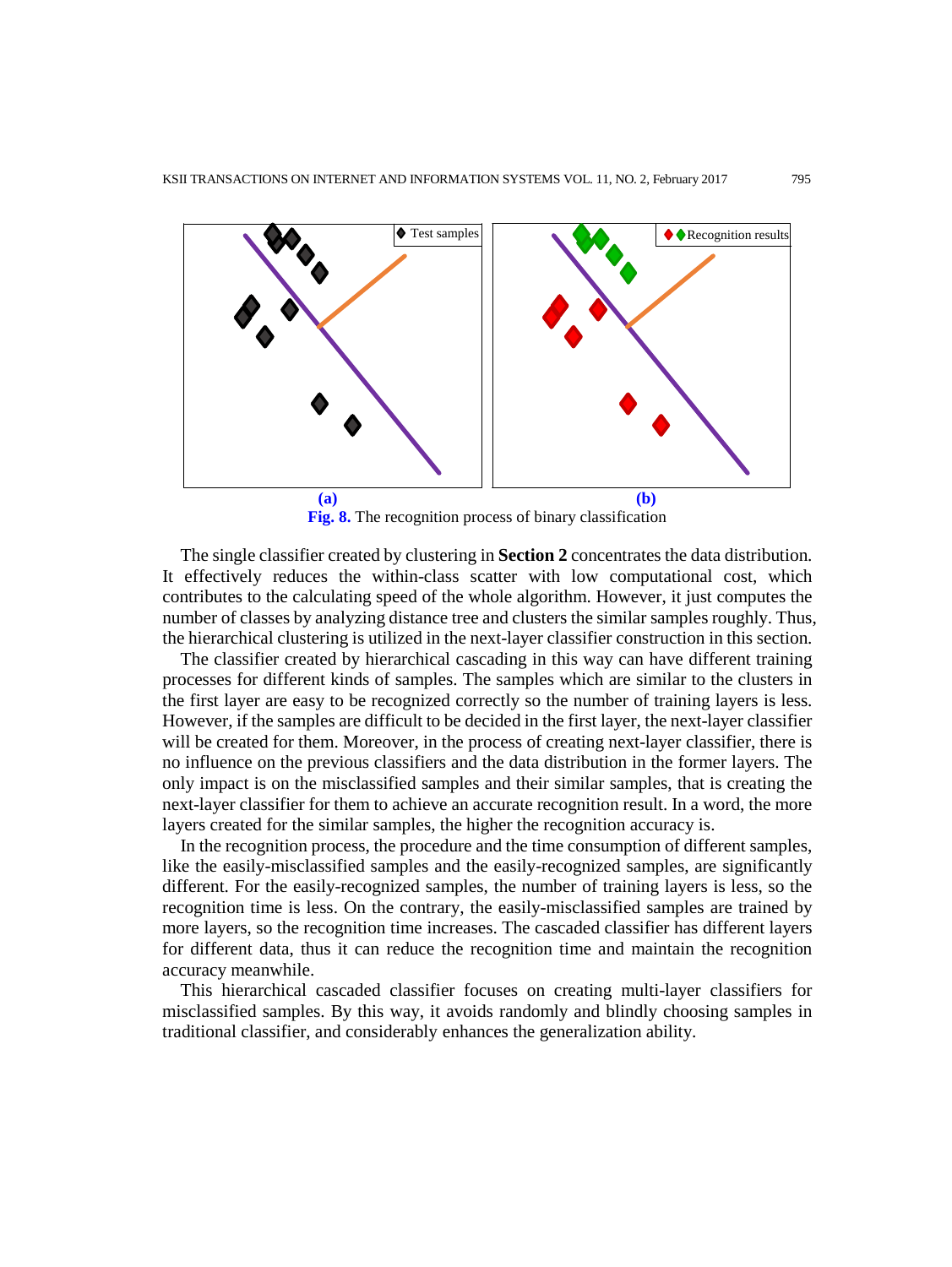# **4. Video face recognition algorithm**

This paper applies a novel video face recognition algorithm which is capable of robustly recognizing human face via the proposed hierarchical cascaded classifier. There are several main steps in this process, including clustering and computing the minimum distance firstly, and cascading classifiers created in the next layer for the misclassified samples. The holistic procedures are divided into training process and recognition process, and the details of the algorithm are explained in **Algorithm 2**.

**Algorithm 2** Video Face Recognition Algorithm

#### **Input:**

Gallery: The feature matrix and label of the face video sequences  $\{x^i, y^i\}$  ( $i = 1, 2, ..., n$ )

Query: The samples of the test video sequences  $\{x^{test}, y^{test}\}\}$ 

*Training process:*

**for** each person *k* do

Select one video sequence in gallery to cluster using the algorithm in **Section 2** Recognize other sequences  $\{x^i, y^i\}$   $(i = 1, 2, ..., n_{left})$  using the **Algorithm 1** 

**if**  $t^* \neq y^i$  then

Create the next-layer classifier as **Section 3**

**end if**

**end for**

**Output:** The whole hierarchical cascaded classifier

*Recognition process:*

**for** each sample *j* in query do

Recognize *j* by the hierarchical cascaded classifier as elaborated in **Section 3**

#### **end for**

**Output:** The label of the testing sample, namely the recognition result

# **5. Experiments and analysis**

In order to explain the efficiency of our method, we evaluate the proposed algorithm on both our own database and some of the public databases, compared with the baseline algorithms and the new methods respectively.

## **5.1 Experiments on the practical data and analysis**

The experiments in this section are conducted on the practical data collected by ourselves. The videos have recorded 20 persons coming into the door, containing motion information and appearance changes. The gallery and query are both video sequences. For each person, there are 3 sequences as gallery and 1 sequence as query. In order to keep balance of data size, we fix the number of frames in one video sequence to 30 and the part of training data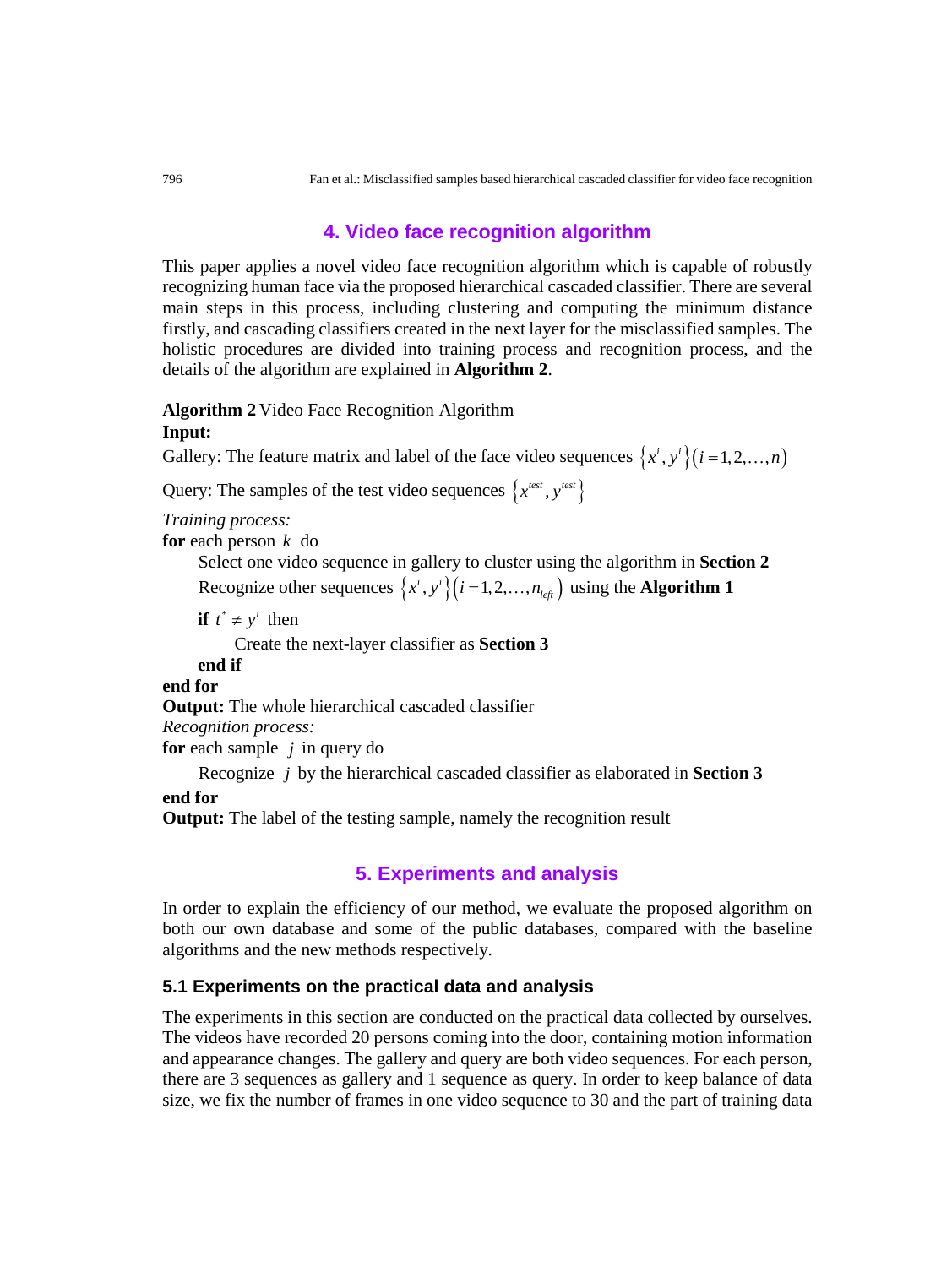is listed in **Fig. 9**. Every video sequence in query has no less than 30 frames, however, the number of frames is not fixed, the total of which is 801 frames of the 20 persons.



**Fig. 9.** Part of the face video sequences in gallery

There are two steps in the training process: feature extraction and classifier generation. We extract 40-dimensional face features by PCA. And classifier generation can be divided into two procedures: (i) one video sequence for each person is selected to cluster to generate the first-layer classifier, and (ii) the rest samples in the gallery are recognized and generate the hierarchical classifier layer by layer for the misclassified samples. The two-layer classifier of the first person is shown in **Fig. 10**.



**Fig. 10.** The two-layer cluster structure of the first person

The computational time, the number of layers and the recognition accuracy are three important factors of the cascaded classifier. In the recognition process, the recognition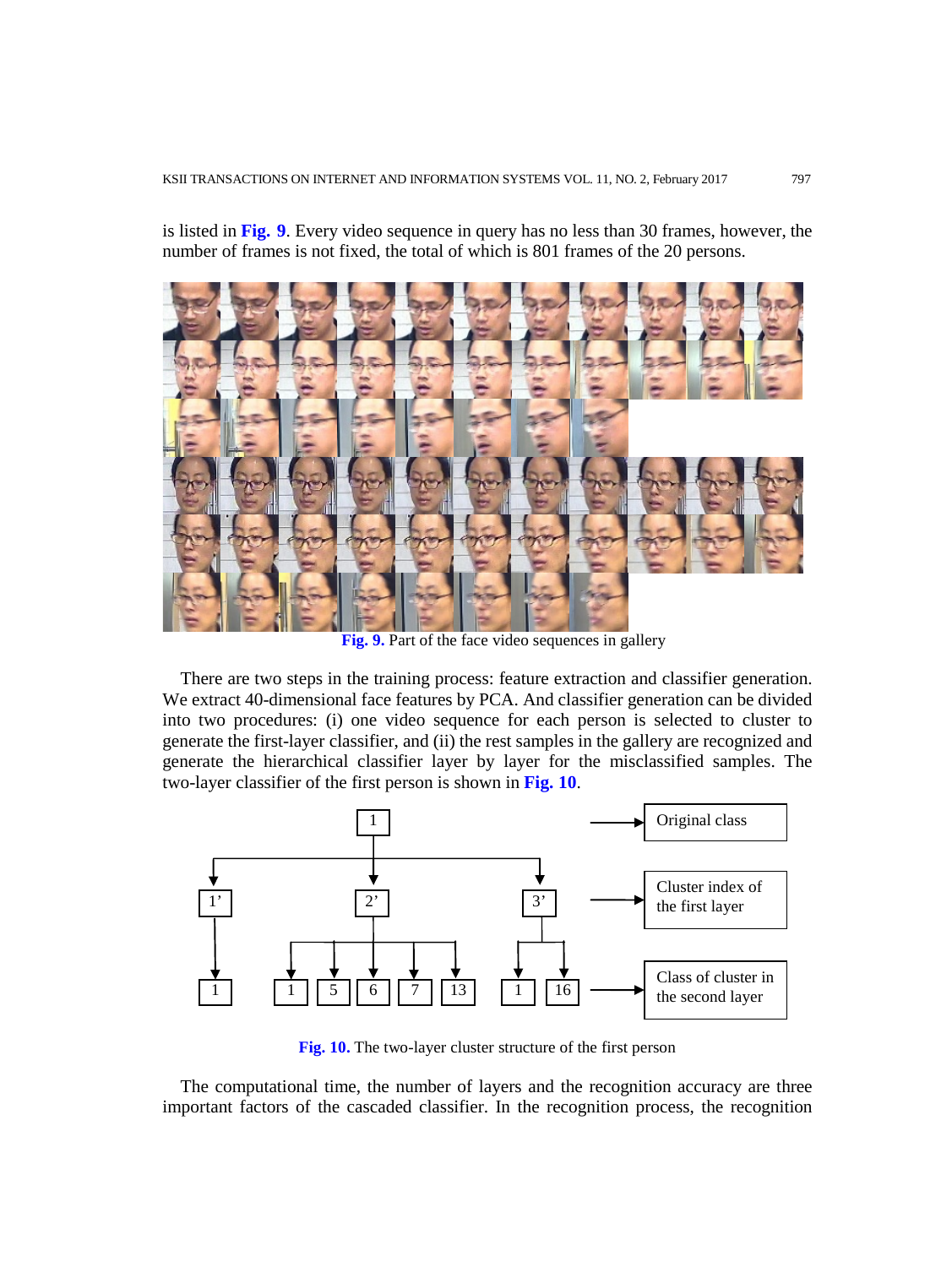accuracy is defined as the number of right recognized frames divide by the total of frames. The relationship of these factors is listed in the **Table 1**.

| Num. of layers | <b>Recognition accuracy</b> | Computational time (s) |  |
|----------------|-----------------------------|------------------------|--|
|                | 63.42%                      | 0.09                   |  |
|                | 75.28%                      | 0.91                   |  |
|                | 83.27%                      | 1.42                   |  |
|                | 89.64%                      | 1.76                   |  |
|                | 91.51%                      | 1.94                   |  |

**Table 1.** The relationship among the number of layers, recognition accuracy and computational time

Obviously, the more layers created, the higher recognition accuracy is. As the number of layers is increasing, the architecture of the cascaded classifier is more complete, the learning of the similar samples is more accurate, the recognition accuracy is improved.

At the same time, the computational time for the training is increasing with the growing number of layers. When there is only one layer, the recognition is finished by computing the minimum distances, which indicates the minimum computational time. When there is more than one layer, the multi-layer classifier generation contains both the minimum distances computation and the recognition by SVM, so it costs more time. As analyzed by **Table 1**, the computational time is increasing, however, the total time cost is not that long.

In order to explain the influence on the relationship between the within-class scatter and the between-class scatter achieved by the hierarchical cascaded classifiers, the relationship of the within-class scatter and between-class scatter in computed in **Table 2**. (i) When there are no layers, the data is not clustered to many subclasses, so the data are widely spread and the within-class scatter is even larger than the between-class scatter. (ii) When there is one layer, the data is clustered to subclasses so the data distribution is becoming intensive and the within-class scatter is smaller than the between-class scatter. (iii) When there are more layers, the classifier is cascaded by creating next layers, and with the growing number of layers, the ratio of between-class scatter to within-class scatter is larger. In a word, the recognition result indicates that the clustering and the hierarchical cascaded classifiers can reduce the within-class scatter and raise the between-class scatter.

| <b>Layers No.</b> | Within-class scatter | <b>Between-class scatter</b> | <b>Ratio</b> |
|-------------------|----------------------|------------------------------|--------------|
|                   | $2.57\times10^{4}$   | $1.55\times10^{4}$           | 0.60         |
|                   | $1.74\times10^{4}$   | $3.03\times10^{4}$           | 1.74         |
|                   | $2.41\times10^{4}$   | $5.06\times10^{4}$           | 2.10         |
|                   | $2.71\times10^{4}$   | $5.98\times10^{4}$           | 2.21         |
|                   | $2.76 \times 10^4$   | $6.63\times10^{4}$           | 2.40         |

**Table 2.** The relationship among the number of layers, within-class scatter and between-class scatter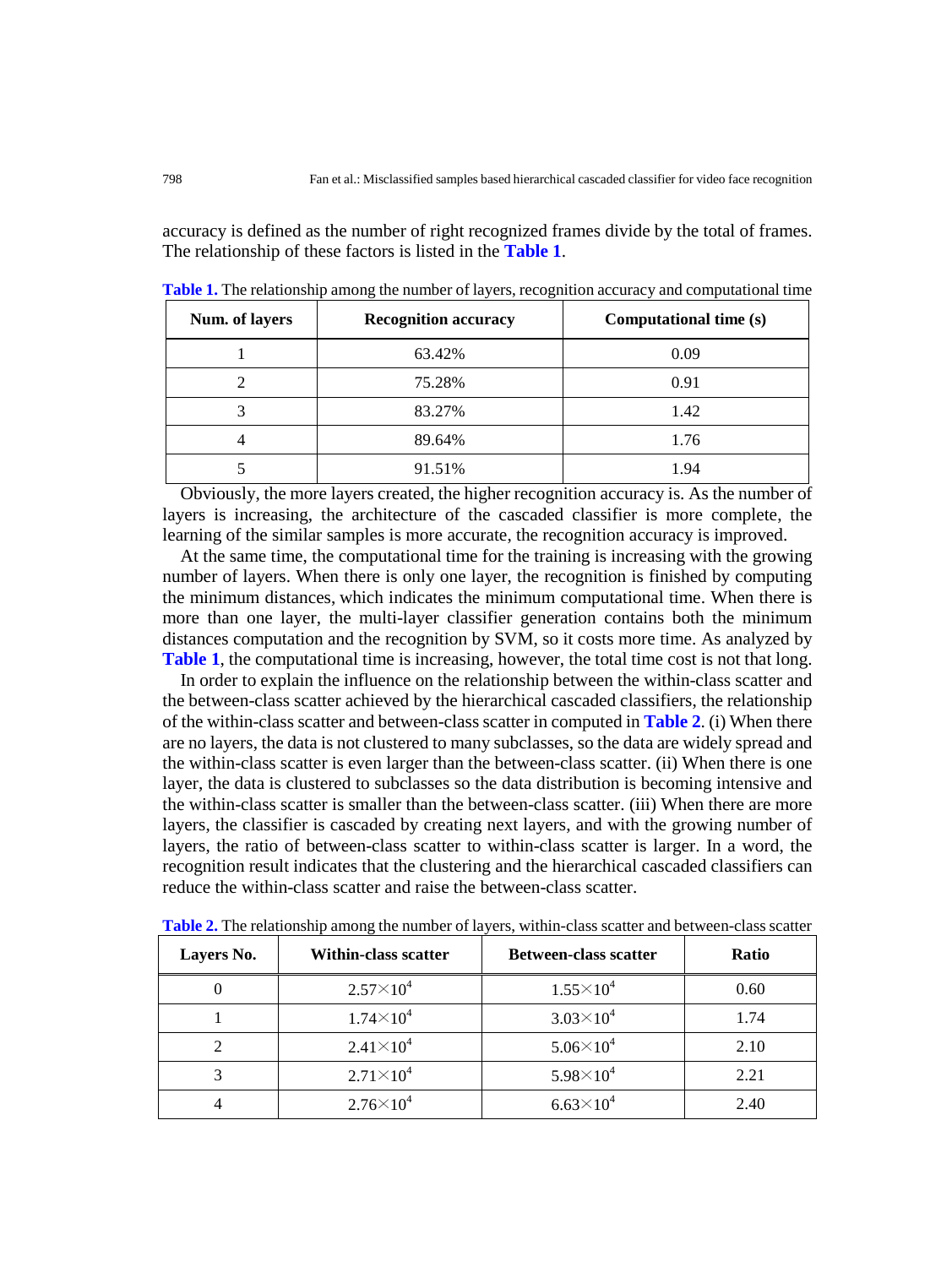The recognition accuracy of our proposed approach and the sparse representation, neural network, SVM is compared in **Table 3**. The experimental results show that our method outperforms the compared video face recognition algorithms.

| $\cdots$ . The recognition accuracy or which algorithms |                             |  |  |
|---------------------------------------------------------|-----------------------------|--|--|
| <b>Algorithm</b>                                        | <b>Recognition accuracy</b> |  |  |
| Sparse representation (vote)                            | 81.15%                      |  |  |
| Sparse representation (mean)                            | 77.53%                      |  |  |
| Neural network                                          | 73.28%                      |  |  |
| <b>SVM</b>                                              | 89.26%                      |  |  |
| Our proposed classifier (5 layers)                      | 91.51%                      |  |  |

**Table 3.** The recognition accuracy of different algorithms

## **5.2 Comparison with the state-of-the-art**

In this section, we present the comparison with the state-of-the-art methods. We select two public face databases, Face Recognition Technology (FERET) [22] and Extended Yale B [23] as benchmark datasets. The face images were all resized to  $32 \times 32$ .

The comparison with the similar work [15] is conducted on the Extended Yale B dataset, which consists of 2414 frontal-face images of 38 individuals. The data of each person is captured under various laboratory-controlled lighting conditions. The classifier in [15] is called Cascade Sparse Representation-based Classifier (CSRC), which is the improvement of Sparse Representation-based Classifier (SRC) [24]. Both the CSRC and our misclassified samples based hierarchical cascaded classifier utilize PCA in face feature extraction. For each subject, we randomly select half of the images as gallery for training (i.e., about 32 images per subject), and the other half for testing. We extract the face features and use PCA to reduce the features into different dimensions, which are the same as in work [15], and each experiment is tested about 30 times, obtaining the recognition accuracy by averaging. **Table 4** reports the comparison of the recognition accuracy of the SRC, CSRC and our proposed classifier under the conditions of different feature dimensions.

| <b>Feature dimensions</b> | <b>SRC</b> | <b>CSRC</b> | Our proposed classifier<br>$(5$ layers) |
|---------------------------|------------|-------------|-----------------------------------------|
| 30                        | 90.90%     | 91.60%      | 91.30%                                  |
| 84                        | 95.50%     | 97.30%      | 97.50%                                  |
| 150                       | 96.80%     | 98.20%      | 98.90%                                  |
| 300                       | 98.30%     | 99.30%      | 99.50%                                  |

**Table 4.** The recognition accuracy of different algorithms under different feature dimensions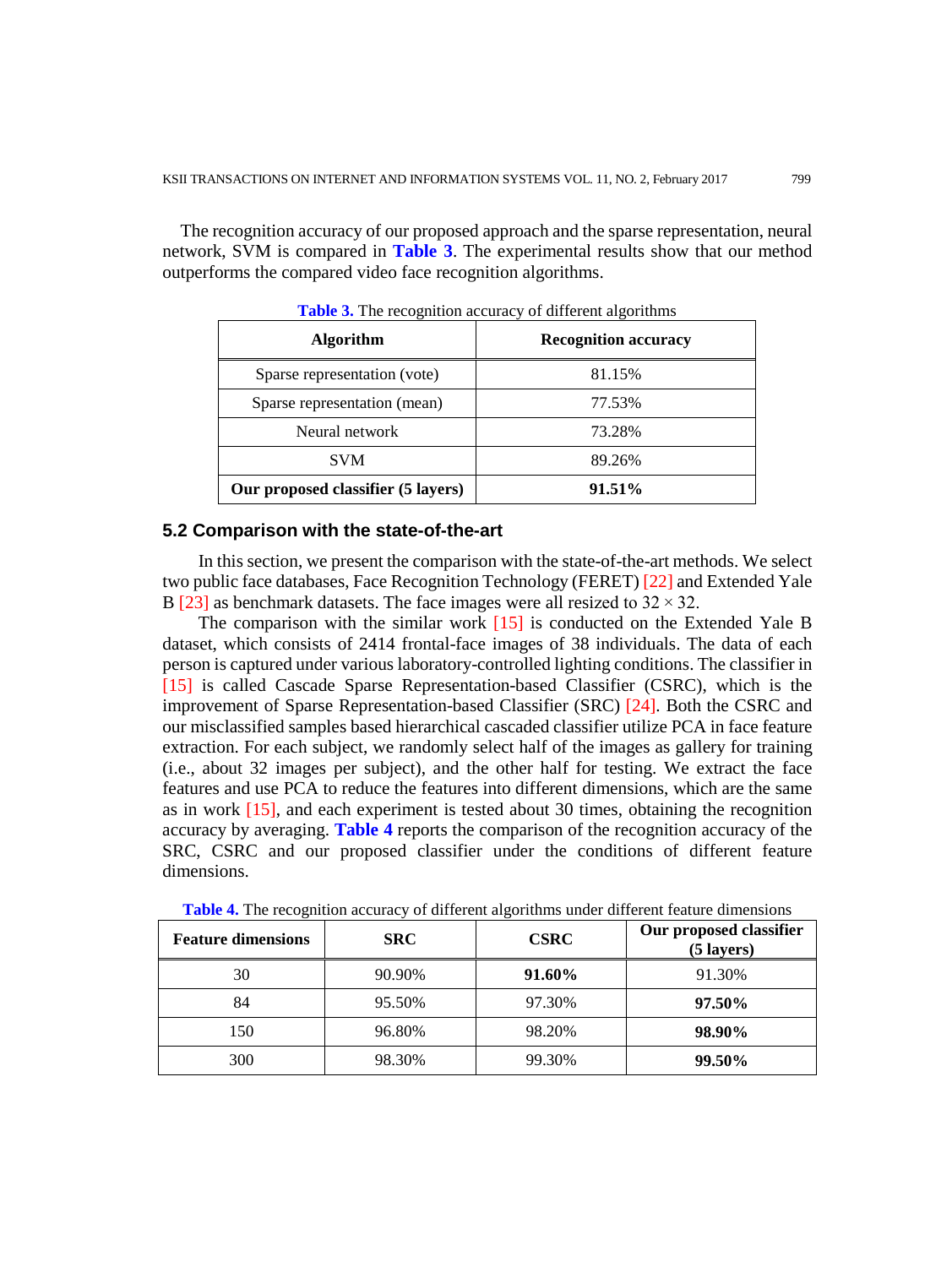The results in the second and fourth columns are compared to show that our proposed classifier outperforms the SRC, while the third and fourth columns show that when face features are extracted in higher dimension, our method also presents better performance than the CSRC. Moreover, when the feature dimension is high enough, our 5-layer classifier shows the almost perfect accuracy. Due to the data in the Extended Yale B has diversity of illumination, our proposed classifier can robustly create the cascaded classifier based on misclassified samples. Thus, it has higher recognition accuracy than the compared methods.

There are also some other state-of-the-art methods in face recognition field, for example, Xuan et al. [25] propose the structure scatter-based multi-scale patch classifier with subclass representation (MSPSCRC), which is built on the collaborative representation-based classification (CRC) [26] and multi-scale patch-based CRC (MSPCRC) [27]. We use the FERET and Extended Yale B face databases to test the proposed method, and the creating of the cascaded classifier is the same as the way in **Section 5.1**. In this comparison, the baselines CRC, MSPCRC, MSPSCRC, patch based CRC (PCRC), subclass representation-based classification (SCRC), k-nearest neighbor (KNN) methods and patch-based nearest neighbor (PNN) classifier, were used for comparison. **Table 5** and **Table 6** present the comparison of our best results and the recognition accuracy of these algorithms [25] on the FERET face database and the Extended Yale B face database respectively.

| <b>Algorithm</b> | <b>Recognition accuracy</b><br><b>Algorithm</b> |                                       | <b>Recognition accuracy</b> |  |  |
|------------------|-------------------------------------------------|---------------------------------------|-----------------------------|--|--|
| <b>CRC</b>       | 66.39%                                          | <b>MSPSCRC</b>                        | 74.44%                      |  |  |
| <b>SCRC</b>      | 74.36%                                          | <b>KNN</b>                            | 64.47%                      |  |  |
| <b>PCRC</b>      | 29.60%                                          | <b>PNN</b>                            | 58.92%                      |  |  |
| <b>MSPCRC</b>    | 31.40%                                          | Our proposed<br>classifier (5 layers) | 85.20%                      |  |  |

**Table 5.** The recognition accuracy of different algorithms on the FERET face database

| Table 6. The recognition accuracy of different algorithms on the Extended Yale B face database |  |  |  |
|------------------------------------------------------------------------------------------------|--|--|--|
|                                                                                                |  |  |  |

| <b>Algorithm</b> | <b>Recognition accuracy</b> | <b>Algorithm</b>                      | <b>Recognition accuracy</b> |
|------------------|-----------------------------|---------------------------------------|-----------------------------|
| <b>CRC</b>       | 73.76%                      | <b>MSPSCRC</b>                        | 93.17%                      |
| <b>SCRC</b>      | 82.57%                      | <b>KNN</b>                            | 64.44%                      |
| <b>PCRC</b>      | 94.00%                      | <b>PNN</b>                            | 64.18%                      |
| <b>MSPCRC</b>    | 95.49%                      | Our proposed<br>classifier (5 layers) | 96.20%                      |

Both the results in the **Table 5** and **Table 6** show that the proposed classifier achieves the highest recognition accuracy among all the compared algorithms in the two databases.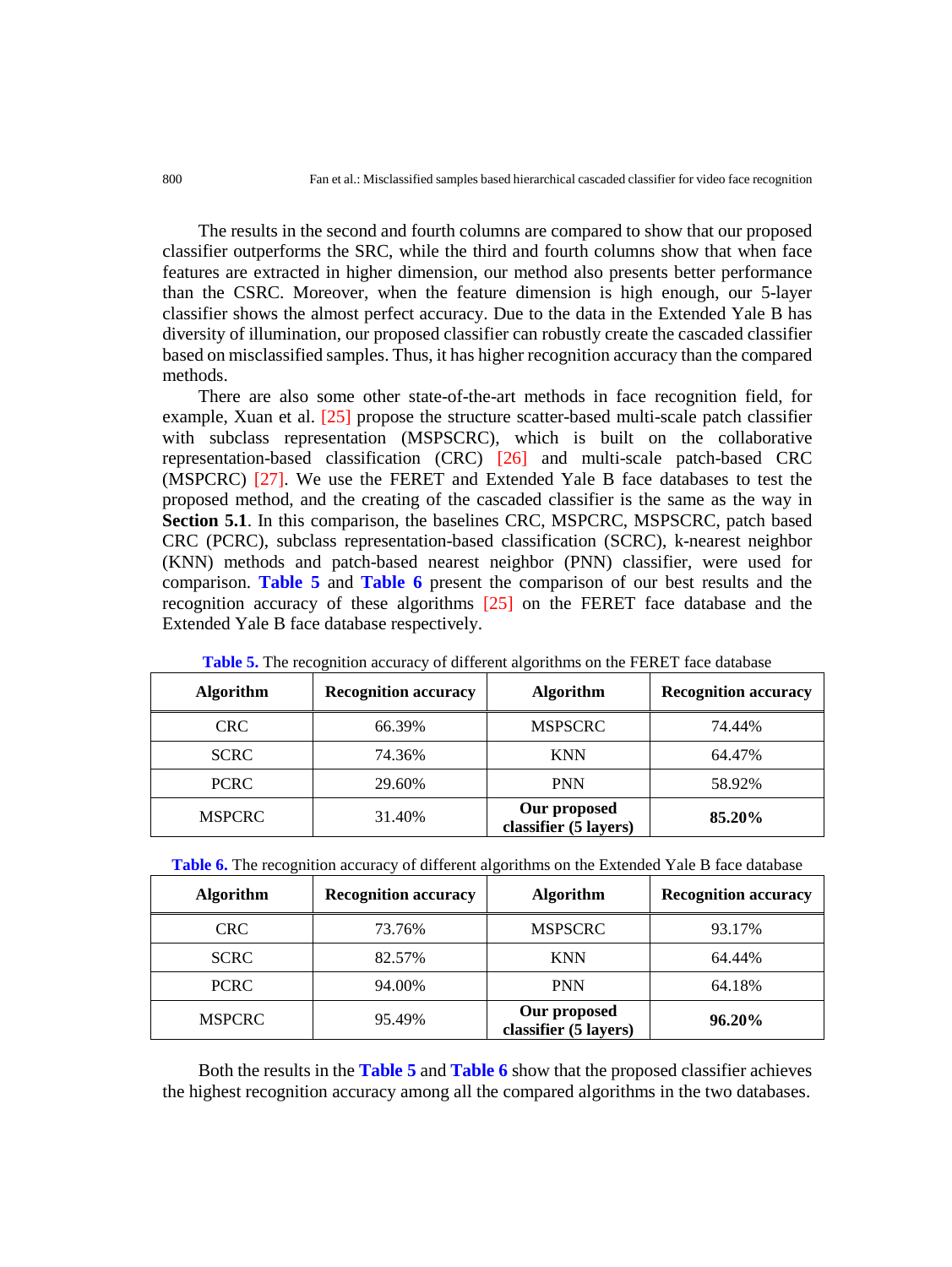## **6. Conclusion**

This paper proposes a novel hierarchical cascaded classifier based on misclassified samples and applies it to video face recognition. It gathers the data by clustering analysis so as to reduce the within-class scatter and raise the between-class scatter. Moreover, by creating multi-layer classifier for misclassified samples and their similar samples, this classifier solves the problem of randomly selecting samples. The experimental results strongly demonstrate that the proposed classifier has significantly better performance than the compared face recognition algorithms.

## **References**

- [1] H. S. Bhatt, R. Singh and M. Vatsa, "On rank aggregation for face recognition from videos," in *Proc. of 20th IEEE Int. Conf. on Image Processing*, pp. 2993-2997, Sep. 15-18, 2013. [Article \(CrossRef Link\)](http://dx.doi.org/10.1109/icip.2013.6738616)
- [2] W. Xu, S. Lee and E. Lee, "A Robust Method for Partially Occluded Face Recognition," *KSII Transactions on Internet and Information Systems*, vol. 9, no. 7, pp. 2667-2682, July, 2015. [Article \(CrossRef Link\).](http://dx.doi.org/10.3837/tiis.2015.07.019)
- [3] E. G. Ortiz, A. Wright and M. Shah, "Face recognition in movie trailers via mean sequence sparse representation-based classification," in *26th IEEE Conf. on Computer Vision and Pattern Recognition*, pp. 3531-3538, June 23-28, 2013. [Article \(CrossRef Link\)](http://dx.doi.org/10.1109/cvpr.2013.453)
- [4] Z. W. Huang, R. P. Wang, S. G. Shan and X. L. Chen, "Projection Metric Learning on Grassmann Manifold with Application to Video based Face Recognition," in *Proc. of IEEE Conf. on Computer Vision and Pattern Recognition*, pp. 140-149, June 7-12, 2015. [Article \(CrossRef Link\)](http://dx.doi.org/10.1109/cvpr.2015.7298609)
- [5] R. G. Cinbis, J. Verbeek and C. Schmid, "Unsupervised metric learning for face identification in TV video," in *Proc. of IEEE Int. Conf. on Computer Vision*, pp. 1599-1566, Nov. 6-13, 2011. [Article \(CrossRef Link\)](http://dx.doi.org/10.1109/iccv.2011.6126415)
- [6] Y. C. Chen, V. M. Patel, P. J. Phillips and R. Chellappa, "Dictionary–based face recognition from video," in *Proc. of IEEE European Conf. on Computer Vision*, pp. 766-779, Oct. 7-13, 2012. [Article \(CrossRef Link\)](http://dx.doi.org/10.1007/978-3-642-33783-3_55)
- [7] H. Zheng, Q. Ye and Z. Jin, "A Novel Multiple Kernel Sparse Representation based Classification for Face Recognition," *KSII Transactions on Internet and Information Systems*, vol. 8, no. 4, pp. 1463-1480, Apr., 2014[. Article \(CrossRef Link\).](http://dx.doi.org/doi:10.3837/tiis.2014.04.017)
- [8] L. Wolf and N. Levy, "The SVM-minus similarity score for video face recognition," in *Proc. of IEEE Conf. on Computer Vision and Pattern Recognition*, pp. 3523-3530, June 23-28, 2013. [Article \(CrossRef Link\)](http://dx.doi.org/10.1109/cvpr.2013.452)
- [9] M. Kim, S. Kumar, V. Pavlovi and H. Rowley, "Face tracking and recognition with visual constraints in real-world videos," in *Proc. of IEEE Conf. on Computer Vision and Pattern Recognition*, pp. 1-8, June 23-28, 2008. [Article \(CrossRef Link\)](http://dx.doi.org/10.1109/CVPR.2008.4587572)
- [10] P. Liang, G. Teodoro, H. Ling, E. Blasch, G. Chen and L. Bai, "Multiple kernel learning for vehicle detection in wide area motion imagery," in *15th IEEE Int. Conf. on Information Fusion (FUSION)*, pp. 1629-1636, July 9-12, 2012.
- [11] H. Wang and Y. Cai, "Monocular based road vehicle detection with feature fusion and cascaded Adaboost algorithm," *Optik-International Journal for Light and Electron Optics*, vol. 126, no. 22, pp. 3329-3334, Nov. 2015. [Article \(CrossRef Link\)](http://dx.doi.org/10.1016/j.ijleo.2015.08.018)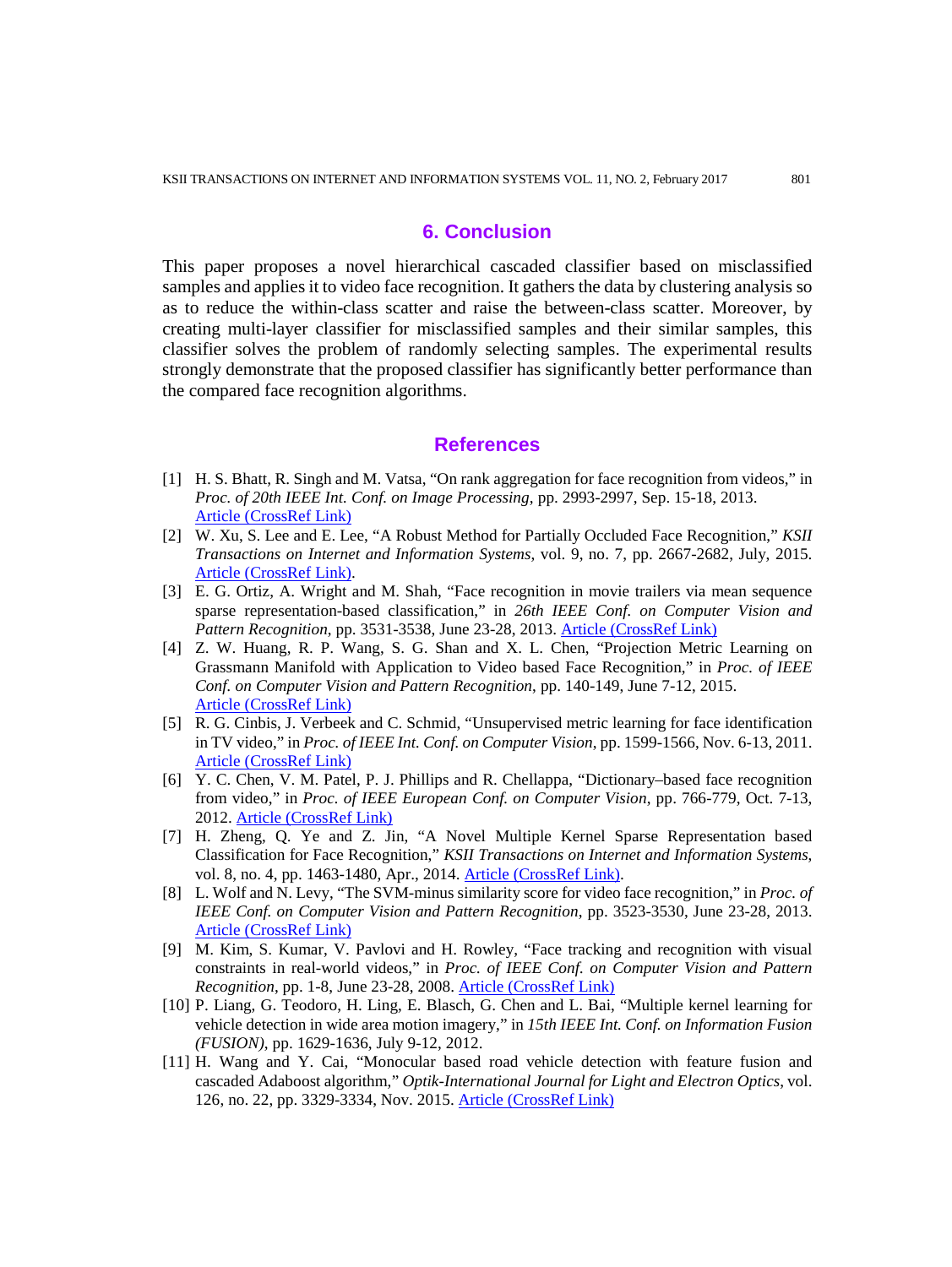- [12] X. O. Tang and Z. F. Li, "Video based face recognition using multiple classifiers," in *Proc. of the 6th IEEE Int. Conf. on Automatic Face and Gesture Recognition*. pp. 345-349, May 17-19, 2004. [Article \(CrossRef Link\)](http://dx.doi.org/10.1109/AFGR.2004.1301555)
- [13] J. F. Connolly, E. Granger and R. Sabourin, "An adaptive ensemble of fuzzy ARTMAP Neural Networks for video-based face classification," in *IEEE Congress on Evolutionary Computation*, pp. 1-8, July 18-23, 2010. [Article \(CrossRef Link\)](http://dx.doi.org/10.1109/cec.2010.5585941)
- [14] N. Hassanpour and L. Chen, "A hierarchical training and identification method using Gaussian process models for face recognition in videos," in *11th IEEE Int. Conf. and Workshops on Automatic Face and Gesture Recognition*, pp. 1-8, May 4-8, 2015. [Article \(CrossRef Link\)](http://dx.doi.org/10.1109/fg.2015.7163097)
- [15] Y. Yang, "Face recognition algorithm based on cascade sparse representation-based classifier," *Industry & Mine Automation*, vol. 40, no. 5, pp. 46-48, May. 2014.
- [16] Z. C. Li, J. Liu, J. H. Tang, and H. Q. Lu, "Robust Structured Subspace Learning for Data Representation," *IEEE Transactions on Pattern Analysis & Machine Intelligence*, vol. 37, no. 10, pp. 2085-2098, Oct. 2015. [Article \(CrossRef Link\)](http://dx.doi.org/10.1109/TPAMI.2015.2400461)
- [17] J. H. Tang, Z. C. Li, M. Wang and R. Z. Zhao, "Neighborhood discriminant hashing for large-scale image retrieval," *IEEE Transactions on Image Processing,* vol. 24, no. 9, pp. 2827-2840, Sep. 2015. [Article \(CrossRef Link\)](http://dx.doi.org/10.1109/TIP.2015.2421443)
- [18] Z. C. Li, J. Liu, Y. Yang, X. F. Zhou and H. Q. Lu, "Clustering-Guided Sparse Structural Learning for Unsupervised Feature Selection," *IEEE Transactions on Knowledge & Data Engineering*, vol. 26, no. 9, pp. 2138-2150, Sep. 2014. **[Article \(CrossRef Link\)](http://dx.doi.org/10.1109/TKDE.2013.65)**
- [19] Y. Freund and R. E. Schapire, "A decision-theoretic generalization of on-line learning and an application to boosting," *Journal of Computer and System and Science*, vol. 55, no. 1, pp. 119-139, Jan. 1997. [Article \(CrossRef Link\)](http://dx.doi.org/10.1006/jcss.1997.1504)
- [20] G. Fumera, F. Roli and A. Serrau, "A theoretical analysis of Bagging as a linear combination of classifiers," *IEEE Transactions on Pattern Analysis and Machine Intelligence*, vol. 30, no. 7, pp. 1293-1299, July 2008. [Article \(CrossRef Link\)](http://dx.doi.org/10.1109/TPAMI.2008.30)
- [21] G. Fumera, F. Roli and A. Serrau, "Eigenfaces for recognition," *Journal of Cognitive Neuroscience*, vol. 3, no. 1, pp. 71-86, Jan. 1991. [Article \(CrossRef Link\)](http://dx.doi.org/10.1162/jocn.1991.3.1.71)
- [22] P. J. Phillips, H. Moon, S. A. Rizvi and P. J. Rauss, "The FERET evaluation methodology for face-recognition algorithms," *IEEE Transactions on Pattern Analysis & Machine Intelligence*, vol. 22, no. 10, pp. 1090-1104, Oct. 2000. [Article \(CrossRef Link\)](http://dx.doi.org/10.1109/34.879790)
- [23] A. S. Georghiades, P. N. Belhumeur and D. J. Kriegman, "From Few to Many: Illumination Cone Models for Face Recognition under Variable Lighting and Pose," *IEEE Transactions on Pattern Analysis & Machine Intelligence*, vol. 23, no. 6, pp. 643-660, June 2001. [Article \(CrossRef Link\)](http://dx.doi.org/10.1109/34.927464)
- [24] J. Wright, A. Y. Yang, A. Ganesh, [S. S. Sastry](http://ieeexplore.ieee.org/search/searchresult.jsp?searchWithin=%22Authors%22:.QT.S.%20Shankar%20Sastry.QT.&newsearch=true) and Y. Ma, "Robust Face Recognition via Sparse Representation," *IEEE Transactions on Pattern Analysis & Machine Intelligence*, vol. 31, no. 2, pp. 210-227, Feb. 2009. [Article \(CrossRef Link\)](http://dx.doi.org/10.1109/TPAMI.2008.79)
- [25] S. Xuan, S. Xiang and H. Ma, "Subclass representation-based face-recognition algorithm derived from the structure scatter of training samples," *IET Computer Vision*, vol. 10, no. 6, pp. 493-502, Apr. 2016. [Article \(CrossRef Link\)](http://dx.doi.org/10.1049/iet-cvi.2015.0350)
- [26] L. Zhang, M. Yang and X. Feng, "Sparse representation or collaborative representation: Which helps face recognition?" in *IEEE International Conference on Computer Vision*, pp. 471-478, Nov. 6-13, 2011. [Article \(CrossRef Link\)](http://dx.doi.org/10.1109/iccv.2011.6126277)
- [27] P. Zhu, L. Zhang, Q. Hu and S. Shiu, "Multi-scale patch based collaborative representation for face recognition with margin distribution optimization," in *European Conference on Computer Vision*, pp. 822-835, Oct. 7-13, 2012. [Article \(CrossRef Link\)](http://dx.doi.org/10.1007/978-3-642-33718-5_59)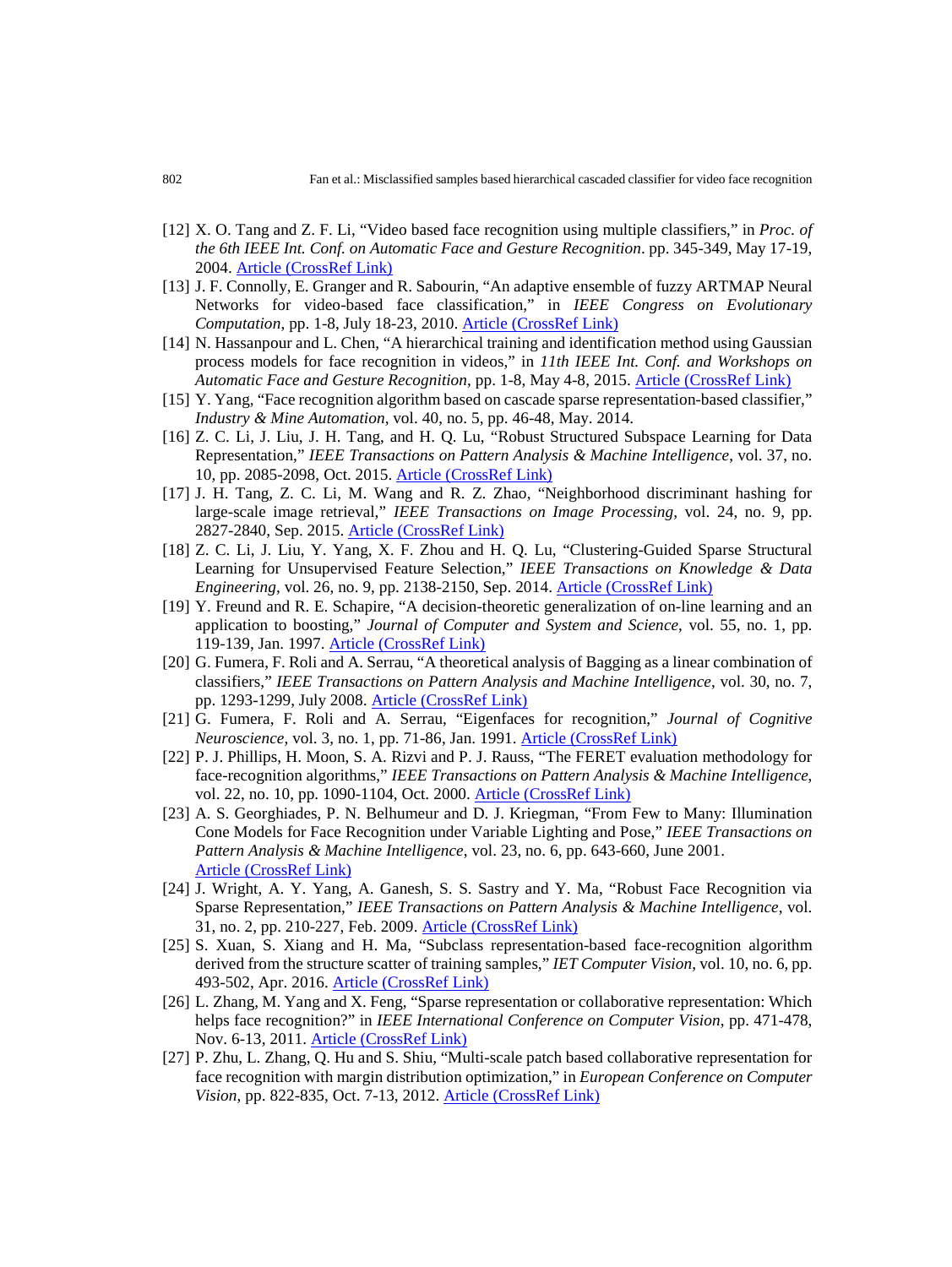

**Zheyi Fan** is a lecturer at the School of Information and Electronics, Beijing Institute of Technology. He received his B.S., M.S. and Ph.D. degrees from Beijing Institute of Technology, Beijing, China, in 2003, 2007 and 2013 respectively all in Electronic Engineering. His current research interests include image processing and pattern recognition, video object tracking, multimodal biometric identity recognition and crowd behavior analysis. He has already authored or coauthored over 20 papers in the above areas.



**Shuqin Weng** received her B.S. degree in Information and Communication Engineering from Beijing Institute of Technology, Beijing, China, where she is currently pursuing a master's degree. Her current research interests include moving object detection and shadow detection, action recognition and pedestrian detection based on deep learning, which focuses on crowded scenes.



**Yajun Zeng** received her M.S. degree in Electronic Science and Technology from Beijing Institute of Technology, Beijing, China, in March 2016. Her main research interests focus on multimodal biometric-based identity recognition technologies in video sequences, including video face recognition based on sparse representation and human gait recognition based on discrete cosine transform.



**Jiao Jiang** received her B.S. degree in Information and Communication Engineering from Beijing Institute of Technology, Beijing, China, where she is currently pursuing a master's degree. Her current research interests include motion pattern learning and crowd behavior analysis based on clustering algorithm, visual object tracking based on particle filter, both of which focus on complex scenes and abrupt motion.



**Fengqian Pang** received his B.S. degree in Communication Engineering from Civil Aviation University of China, Tianjin, China, in 2011, and his M.S. degree in Information and Communication Engineering from Beijing Institute of Technology, Beijing, China, in 2013. He is currently pursing Ph.D. degree in Beijing Institute of Technology, China. His main research interests include computer vision and medical image analysis.